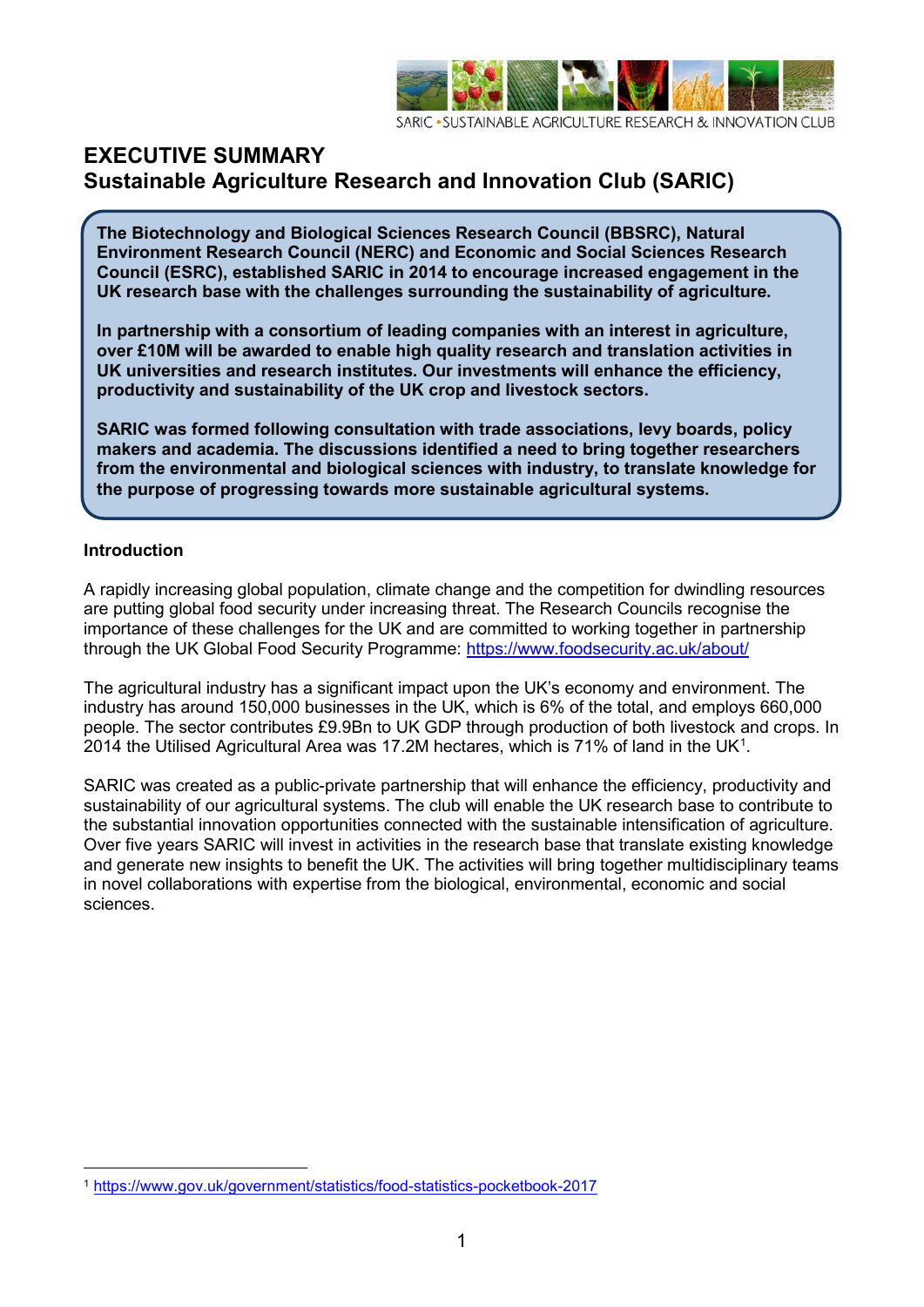### **SARIC Research Challenges**

The club will focus upon two challenges which were identified with the industry membership:

- Resilient and robust crop and livestock production systems
- Predictive capability and modelling for new technologies, tools, products and services

Funding will be delivered in the form of **research translation grants,** which support novel approaches to translating existing research data and knowledge into new tools, technologies and other outcomes that create tangible economic or societal benefits. The partners will also support **research grants** for programmes that will generate new knowledge and fundamental scientific insights which will bring benefits to the entire agricultural supply-chain.

SARIC is managed by BBSRC, NERC and ESRC in conjunction with an external coordinator and a steering group made up of industry and academic representatives.

#### **Benefits of Interacting with the Research Councils and the Research Community**

BBSRC, NERC and ESRC have a strong record in managing collaborative research programmes, including the Research Innovation Club mechanism. Companies report a range of significant benefits from their engagement with the Research Councils:

- Capacity to influence research in important strategic areas
- Knowledge on the progress of relevant research projects and early access to results
- Opportunity to work with leading researchers and to build strong relationships with them
- Opportunity to identify the best potential industry recruits
- Guidance on other Research Council activities and funding opportunities
- Promotion of companies through relevant activities, objectives and outputs

For further information please visit the SARIC web pages at: [www.bbsrc.ac.uk/saric](http://www.bbsrc.ac.uk/saric)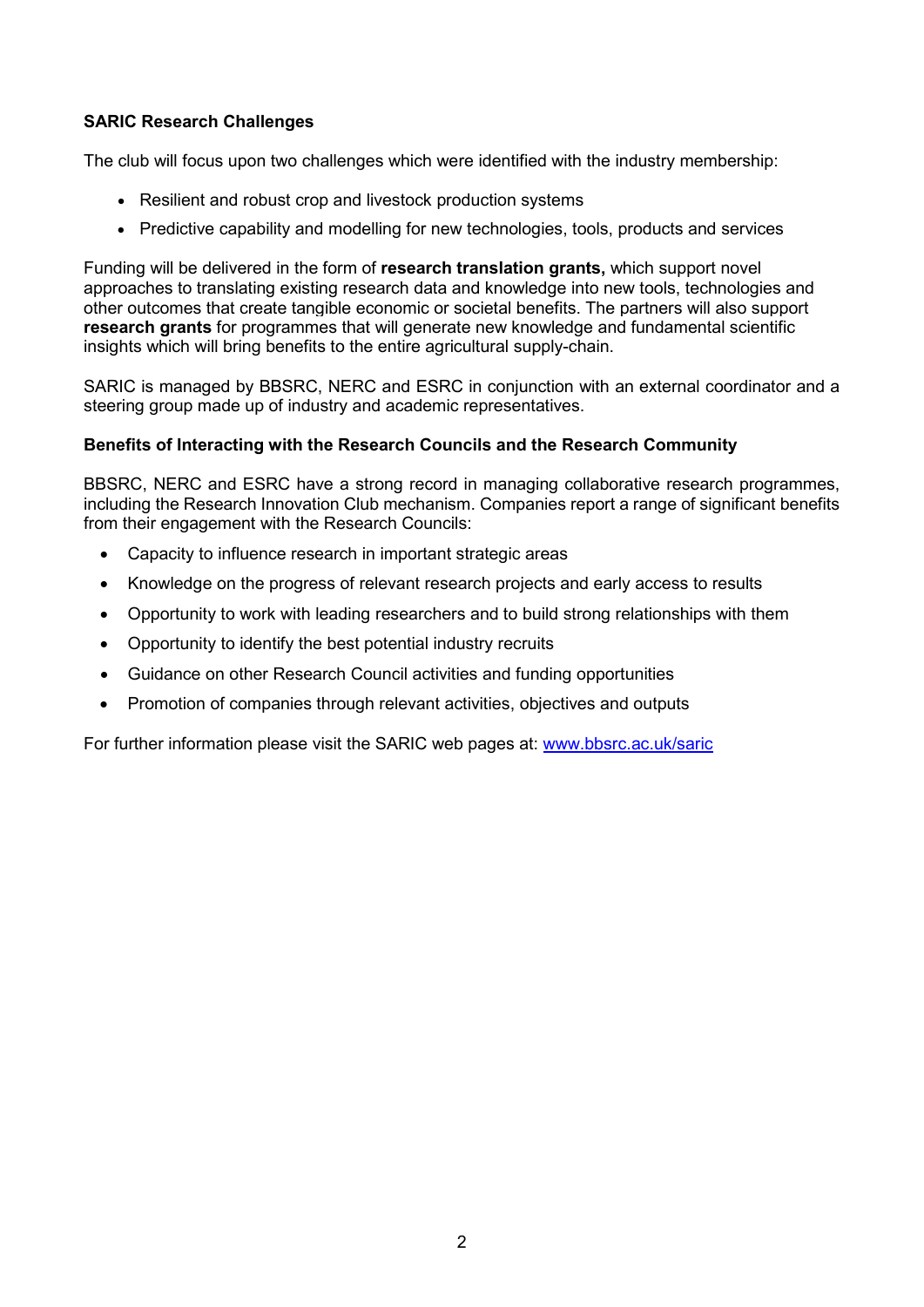## **SARIC RESEARCH TRANSLATION PORTFOLIO**

SARIC allocated funds for Research Translation projects in three rounds in: 2015 (£1.1M and five awards), [2](#page-2-0)016  $(E1.7M$  and seven awards) and 2018<sup>2</sup> (£0.5M and two awards).

Detailed project information can be found online by using the NERC reference numbers to search on UKRI Gateway to Research:<http://gtr.rcuk.ac.uk/>

| Ref No.      | <b>Principal</b><br>Investigator | <b>Research</b><br>partners      | <b>Project Title</b>                                                                                                                                         |
|--------------|----------------------------------|----------------------------------|--------------------------------------------------------------------------------------------------------------------------------------------------------------|
| NE/M01679X/1 | <b>Fiona Borthwick</b>           | <b>SRUC</b>                      | Enhancing Innovation in Barley Integrated Disease<br>Management with the application of an innovation<br>systems approach to research translation            |
| NE/M016676/1 | <b>Toby Bruce</b>                | Rothamsted<br>Research           | CROPROTECT: a knowledge exchange system to<br>support UK growers in sustainable crop protection to<br>allow efficient crop production                        |
| NE/R017387/1 | Paul Burgess                     | Cranfield<br><b>University</b>   | <b>SARIC Translation: Grassland Management</b>                                                                                                               |
| NE/P007988/1 | Alexis Comber                    | University of<br>Leeds           | Real-time predictions of pesticide run-off risk which:<br>multi-scale visualisations of water quality risks and costs                                        |
| NE/P008011/1 | Carol-Anne<br><b>Duthie</b>      | <b>SRUC</b>                      | Novel animal-mounted sensor technology to improve<br>efficiency and sustainability                                                                           |
| NE/P007945/1 | <b>Bruce Grieve</b>              | Manchester<br>University         | Low-cost fibre optic matting for direct live-mapping of<br>livestock weight to improve feed efficiency. Development,<br>demonstration & imaging integration. |
| NE/R017425/1 | Davey Jones                      | Bangor<br><b>University</b>      | Breaking the Barriers to Soil Testing on Pastures<br>(Breaking-STEP)                                                                                         |
| NE/P007996/1 | Alison Kingston-<br>Smith        | Aberystwyth<br><b>University</b> | Hand Held Technologies for Assessment of Nutrient<br>Digestibility                                                                                           |
| NE/M012794/1 | Ruben<br>Sakrabani               | Cranfield<br>University          | Enhancing nutrient use efficiency from biosolids for a<br>resilient crop production system                                                                   |
| NE/N012860/1 | Elizabeth<br>Stockdale           | <b>NIAB EMR</b>                  | Delivering a decision-support framework -<br>soilquality.org.uk                                                                                              |
| NE/P00797X/1 | Peter Urwin                      | University of<br>Leeds           | Development of a PCN population advisory tool that<br>provides robust advice and management                                                                  |
| NE/P007902/1 | <b>Claire Waterton</b>           | Lancaster<br>University          | Holistic decision-support system for organic slurry<br>storage and treatment techniques for maximum nutrient<br>use efficiencies (SLURRY-MAX)                |
| NE/M016714/1 | Andrew<br>Whitmore               | Rothamsted<br>Research           | Biosolids, Yield, Organic amendments in Soil: research<br>to mitigate LeachIng and Denitrification: BYOSOLID                                                 |
| NE/M016919/1 | Hao Zhang                        | Lancaster<br>University          | Measuring plant available phosphorus to increase crop<br>yields and minimise nutrient leaching                                                               |

<span id="page-2-0"></span><u>.</u> <sup>2</sup> <https://nerc.ukri.org/innovation/activities/food/saric/>